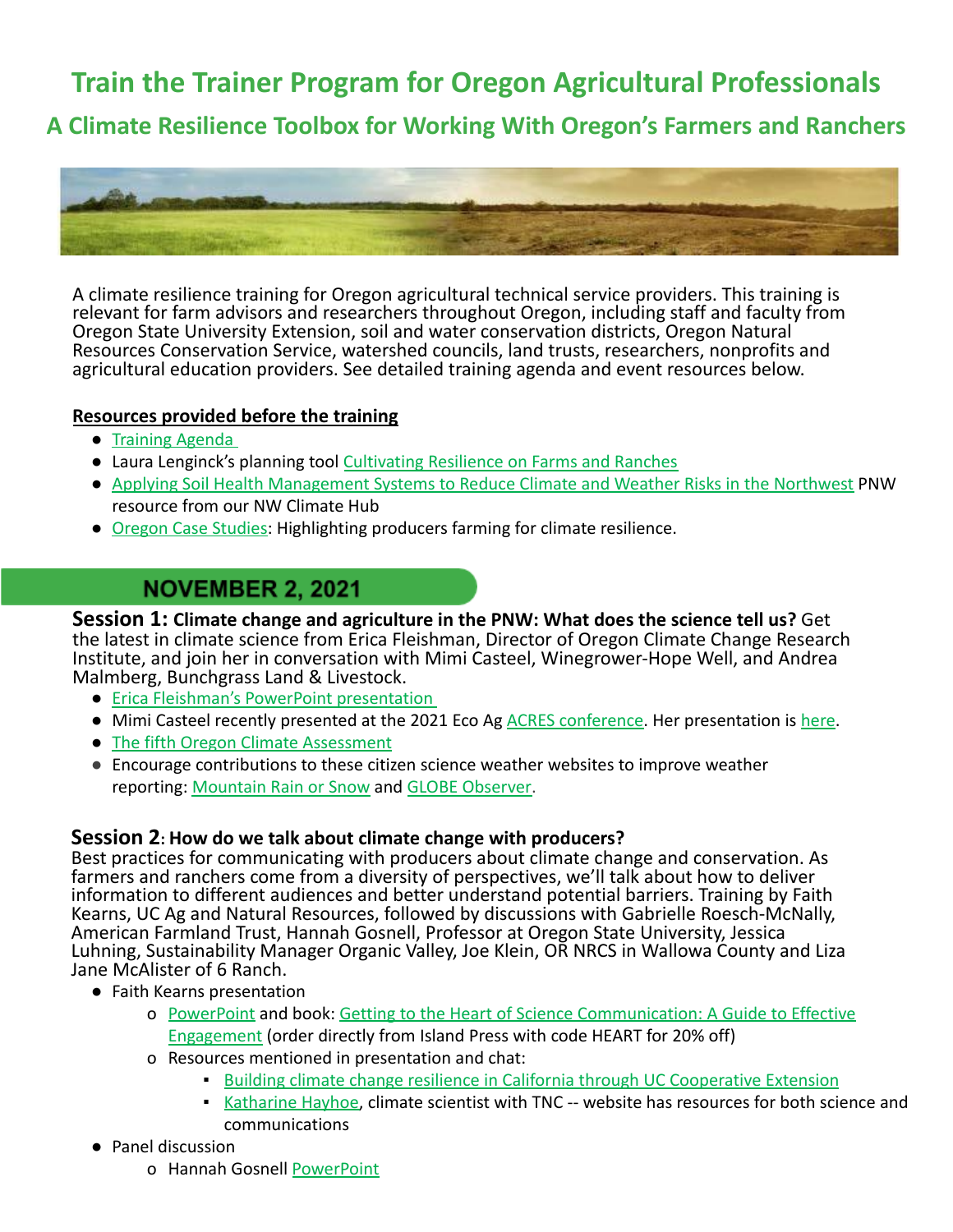- **.** [This article](https://royalsocietypublishing.org/doi/10.1098/rsfs.2020.0027#:~:text=The%20most%20commonly%20mentioned%20benefit,activity%20keeps%20%5Bthe%20ground%5D%20warm) shares findings that the opportunity to make money from carbon sequestration / mitigation was not that important to ranchers in US and Australia - it was seen as a co-benefit.
- o Articles about Soil Health Economics
	- **[Soil Health Economic Case Studies](https://farmlandinfo.org/publications/soil-health-case-studies/) by American Farmland Trust**
	- **.** [How conservation delivers value on the farm and beyond Analyses of farm](http://www.edf.org/ecosystems/how-conservation-delivers-value-farm-and-beyond) [finances show how conservation practices benefit farmers, lenders and insurers](http://www.edf.org/ecosystems/how-conservation-delivers-value-farm-and-beyond)
	- **[New York State's Soil Health Roadmap](http://bit.ly/NYSHroadmap) has a discussion of the economics of soil** health including a great chart on page 13.
	- On Microscope Groups:
		- Watershed Landcare, Inc (2013) ["Beyond the Rhetoric" Mudgee](http://www.csu.edu.au/__data/assets/pdf_file/0010/617590/Mudgee-Microscope-Group-Case-Study.pdf) [Microscope Group, a case study: a cooperative approach by land](http://www.csu.edu.au/__data/assets/pdf_file/0010/617590/Mudgee-Microscope-Group-Case-Study.pdf) [managers to better understand and manage for soil biological health.](http://www.csu.edu.au/__data/assets/pdf_file/0010/617590/Mudgee-Microscope-Group-Case-Study.pdf)

## **NOVEMBER 3, 2021**

**Session 3: Climate risk and resilience**. How can we design and manage agricultural operations to thrive in changing conditions? Trainer Laura Lengnick will introduce a strategic way to think about climate risks to agricultural operations and options for enhancing resilience. Learn about climate exposure, sensitivity and adaptive capacity.

- [Laura Lengnick PowerPoint](https://drive.google.com/file/d/1baLfdHmDzcokayX-YgewHb9Wpdf6o_dZ/view?usp=sharing)
- [Oregon Case Studies](https://drive.google.com/drive/folders/1BTq0OiLdglk30oFqRBvfGA37G_2FzWOj?usp=sharing)

**Session 4: New times, new tools: Managing for resilience.** What are some key tools in the 'climate resilience toolbox' for agriculture? Trainer Laura Lengnick will introduce best climate risk management practices for effective mitigation and adaptation planning at the farm level. Learn about the best local resources on climate resilience.

- [Laura Lengnick PowerPoint](https://drive.google.com/file/d/1JYFke_Zo0W73iQOToUDtsdGNHNGd6ZG2/view?usp=sharing)
- [Oregon Case Studies](https://drive.google.com/drive/folders/1BTq0OiLdglk30oFqRBvfGA37G_2FzWOj?usp=sharing)

## **NOVEMBER 4, 2021**

## **Session 5: Managing climate risk with soil conservation practices**

Soil health is widely recognized as an effective climate risk management tool that generates valuable co-benefits both on farm and to society. Learn how soil conservation practices can be managed to reduce key climate risks to agricultural operations in the PNW and which practices offer the best return on investment to PNW producers. Facilitated by Cory Owens, Oregon NRCS, we'll present technical and financial incentives for planning and implementation of soil conservation practices that enhance farm resilience. Introductory and more advanced levels of soil health information will be provided for a variety of attendees by Nick Sirovatka, NRCS Soil Health Division, Regional Soil Health Specialist, and Joe Williams, NRCS Soil Health Division, Regional Soil Health Specialist.

- Soil Health 101: [PowerPoint](https://drive.google.com/file/d/1g25qTgtUjsmJyUOA0ccBHn9kv608I5Tg/view?usp=sharing) and [Recording](https://youtu.be/cJW23hGum2c)
- Soil Health 201: [PowerPoint](https://docs.google.com/presentation/d/1MCyzz9zifIH6QLrPV2BWxlU60WdTbWlp/edit?usp=sharing&ouid=101508296061139318340&rtpof=true&sd=true) and [Recording](https://youtu.be/wUS7BBHvzXg)
- [Soil Conservation Practices to Reduce Climate Risk](https://docs.google.com/presentation/d/14w60u92uQcHtiw3vjZ9PFQavo04RsRJB/edit?usp=sharing&ouid=101508296061139318340&rtpof=true&sd=true) Cory Owen NRCS PowerPoint -- highlights existing tools to support farmers and ranchers in reducing climate risk.
- Resources discussed:
	- o [PNW Western Cover Crop Council](https://westerncovercrops.org/regions/pnw/)
		- PNW [Cover crop tool](https://westerncovercrops.org/2020/08/11/example-post-2/)
	- o [What NRCS programs are available in my area?](https://www.nrcs.usda.gov/wps/portal/nrcs/detailfull/or/programs/?cid=nrcs142p2_044022)
	- o [NY Soil Health Roadmap](http://bit.ly/NYSHroadmap)
	- o [PNW Biochar Case Studies](http://www.pnwbiochar.org/case-studies/)